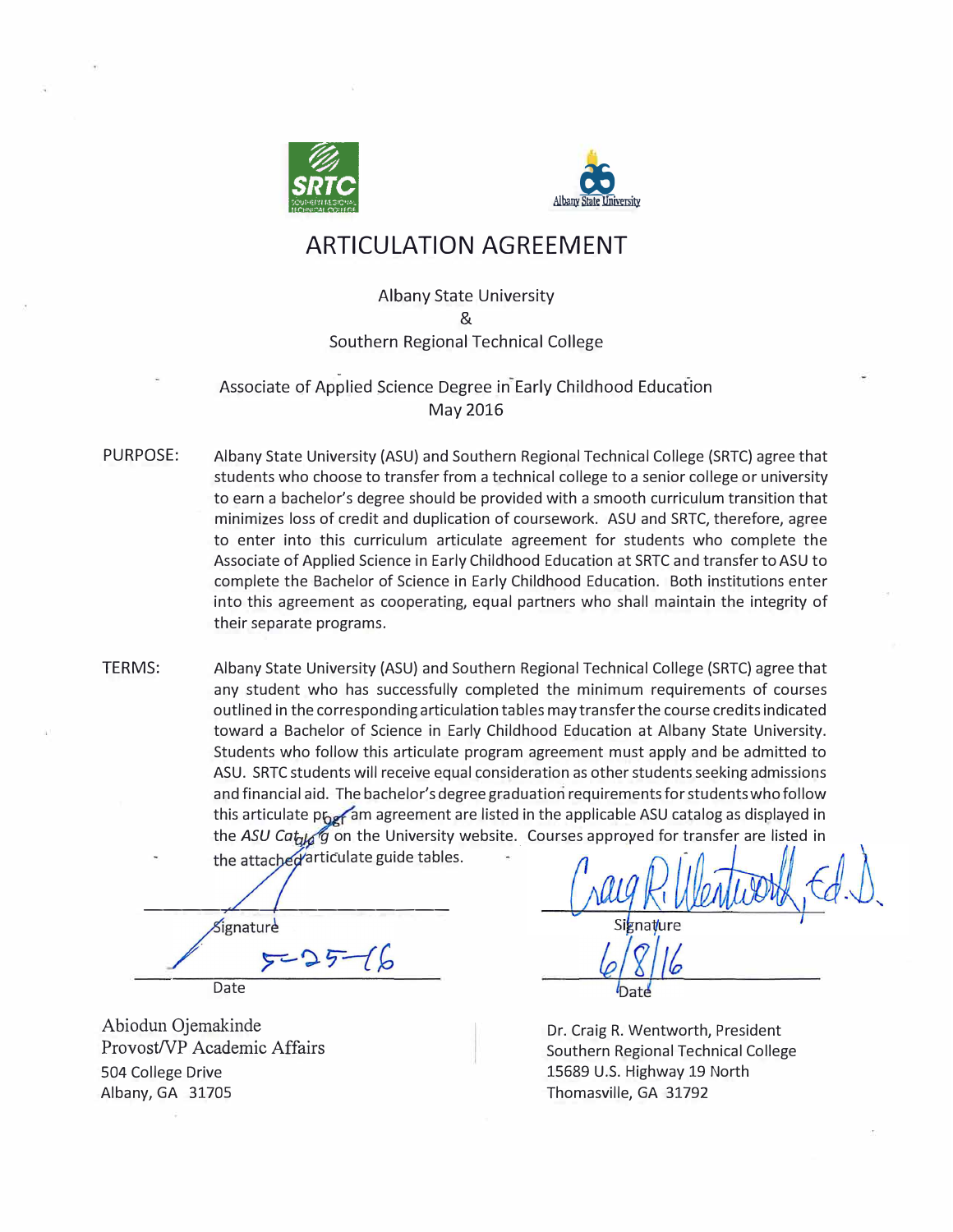### **ARTICULATION GUIDE**

Southern Regional Technical College: Associate of Applied Science in Early Childhood Education Albany State University: Bachelor of Science in Early Childhood Education

|                            |                      | Table 1. Core Curriculum Transfer Course Equivalents |                |                             |                     |                                                          |    |  |
|----------------------------|----------------------|------------------------------------------------------|----------------|-----------------------------|---------------------|----------------------------------------------------------|----|--|
| <b>ASU Core Curriculum</b> |                      |                                                      | 45             | <b>SRTC Core Curriculum</b> |                     |                                                          | 31 |  |
| <b>ASU COURSE</b>          |                      |                                                      | <b>Cred</b>    |                             | <b>SRTC Course</b>  | <b>Cred</b>                                              |    |  |
| A.1                        | <b>ENGL</b><br>1101  | English Composition<br>T                             | 3              | I.                          | <b>ENGL</b><br>1101 | Composition and<br>Rhetoric                              | 3  |  |
|                            | <b>ENGL</b><br>1102  | <b>English Composition</b><br>Π                      | 3              | ÷                           | <b>ENGL</b><br>1102 | Literature and<br>Composition                            | 3  |  |
| A.2                        | <b>MATH</b><br>1111  | College Algebra                                      | 3              | III.                        | <b>MATH</b><br>1111 | College Algebra                                          | 3  |  |
| <b>B.</b>                  | *COMM<br>1100        | Public Speaking                                      | 3              |                             | *SPCH<br>1101       | Public Speaking                                          | 3  |  |
|                            | <b>HIST 1002</b>     | Introduction to<br>African Diaspora                  | $\overline{2}$ |                             | <b>ECCE</b><br>1101 | Introduction to Early<br>Childhood Care and<br>Education | 3  |  |
| C.                         | ${\rm ENGL}$<br>2111 | World Literature I                                   | 3              | IV.                         | <b>ENGL</b><br>2130 | American Literature                                      | 3  |  |
|                            | Elective             | Humanities, Fine<br>Arts, Ethics                     | 3              |                             | <b>ECCE</b><br>1113 | Creative Activities                                      | 3  |  |
| D.                         | Elective **          | Natural Science,<br>Math, Technology                 | 4              | Ш.                          | Elective            | Natural Science/Lab                                      | 4  |  |
|                            | Elective **          | Natural Science,<br>Math, Technology                 | 4              |                             | Elective            | Natural Science/Lab                                      | 4  |  |
|                            | <b>MATH</b><br>2411  | Statistics                                           | 3              |                             | <b>MATH</b><br>1127 | Introduction to Statistics                               | 3  |  |
| Е.                         | <b>POLS 1101</b>     | U.S. & Georgia<br>Government                         | 3              | II.                         | <b>POLS</b><br>1101 | American Government                                      | 3  |  |
|                            | Elective             | One History Course<br>***                            | 3              |                             | <b>SOCI</b><br>1101 | Introduction to Sociology                                | 3  |  |
|                            | Elective             | Social Science ***                                   | 3              |                             | <b>PSYC</b><br>1101 | Introductory Psychology                                  | 3  |  |
|                            | Elective             | Social Science ***                                   | $\overline{3}$ |                             | Elective            | <b>History Elective</b>                                  | 3  |  |
|                            | Above Core           | Will be waived per                                   |                |                             |                     |                                                          |    |  |

( 5) group meeting

*\*For students that have already graduated with their degree or are currently enrolled in the £CC£ program, ASU will accept £CC£ 1121 (Practicum) for Area B Institutional Options. Those that enroll in the ECCE program at SRTC Summer 2016 or later, will need to take COMM 1100 (or the SRTC equivalent SPCH 1101) to satisfy Area B.*  **\*.,'From list of courses in Area D** 

**.,,\*\* From list of courses in Area E**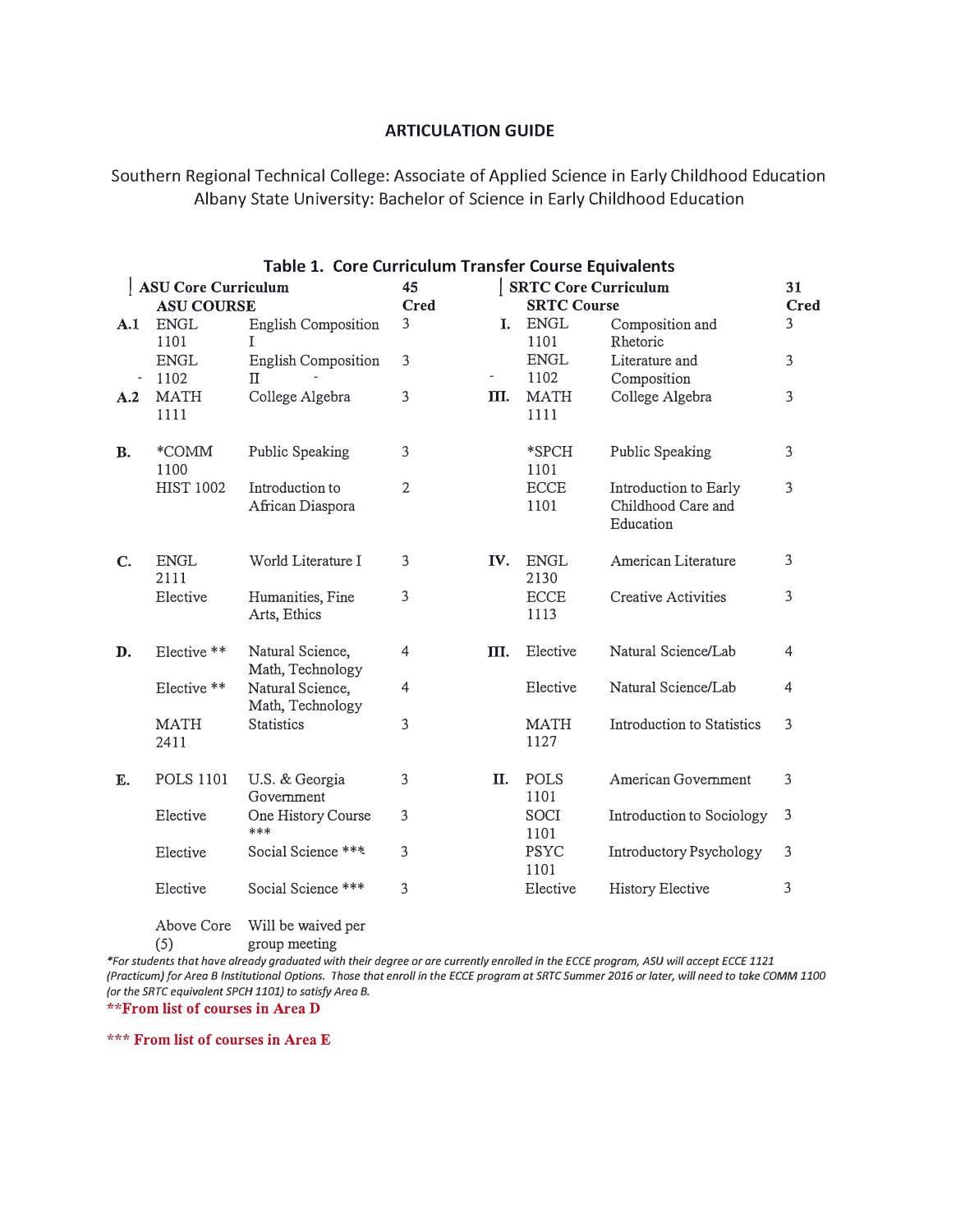|    | Equivalents<br><b>ASU Lower Divisional Occupational</b><br>Curriculum<br><b>ASU COURSE</b> |                                | 18                |                    | <b>SRTC Curriculum</b>   |             |  |
|----|--------------------------------------------------------------------------------------------|--------------------------------|-------------------|--------------------|--------------------------|-------------|--|
|    |                                                                                            |                                | <b>Cred</b>       | <b>SRTC Course</b> |                          | <b>Cred</b> |  |
| F. | <b>EDUC</b>                                                                                | Invest Critical/Contemp        | 3                 | <b>ECCE</b>        | Social Issues and Family | 3           |  |
|    | 2110                                                                                       | Issues                         |                   | 2202               | Involvement              |             |  |
|    | <b>EDUC</b>                                                                                | Exploring Socio-Cult           | 3                 | <b>ECCE</b>        | Exceptionalities         | 3           |  |
|    | 2120                                                                                       | Perspective                    |                   | 2201               |                          |             |  |
|    | <b>EDUC</b>                                                                                | Exploring Teaching &           | 3                 | <b>ECCE</b>        | Curriculum and           | 3           |  |
|    | 2130                                                                                       | Learning                       |                   | 1112               | Assessment               |             |  |
|    | <b>ISCI 2001</b>                                                                           | Life/Earth Science             | 3                 |                    |                          |             |  |
|    | <b>ISCI 2002</b>                                                                           | Physical Science               | 3                 |                    |                          |             |  |
|    | <b>MATH</b>                                                                                | Foundations of Numbers         | 3                 |                    |                          |             |  |
|    | 2008                                                                                       | and Oper                       |                   |                    |                          |             |  |
|    | <b>ASU Senior Curriculum</b>                                                               |                                |                   |                    | <b>SRTC Curriculum</b>   |             |  |
|    | <b>ASU COURSE</b>                                                                          |                                | 62<br><b>Cred</b> |                    | <b>SRTC Course</b>       | <b>Cred</b> |  |
| G. |                                                                                            |                                | 3                 |                    |                          |             |  |
|    | <b>ECEC 3319</b>                                                                           | Quant Skills for Young         | 3                 |                    |                          |             |  |
|    |                                                                                            | Child                          |                   |                    |                          |             |  |
|    | <b>ECEC 3200</b>                                                                           | Curriculum in ECE              | 3                 |                    |                          |             |  |
|    | <b>ECEC 4354</b>                                                                           | Science for Young              | 3                 |                    |                          |             |  |
|    |                                                                                            | Children                       |                   |                    |                          |             |  |
|    | <b>ECEC 4400</b>                                                                           | Soc Stu/and Cult               | 3                 |                    |                          |             |  |
|    |                                                                                            | Div/Lang Arts                  |                   |                    |                          |             |  |
|    | <b>ECEC 4420</b>                                                                           | Preschool Education            | 3                 |                    |                          |             |  |
|    | <b>EDUC</b>                                                                                | Creative/Effct Tchg Per        | 3                 |                    |                          |             |  |
|    | 3378                                                                                       | Bas L                          |                   |                    |                          |             |  |
|    | <b>EDUC</b>                                                                                | Instruction and                | 3                 |                    |                          |             |  |
|    | 4451                                                                                       | Assessment                     |                   |                    |                          |             |  |
|    | SPED 3231                                                                                  | Contemp Perspective of         | 3                 |                    |                          |             |  |
|    |                                                                                            | Excep Stu                      |                   |                    |                          |             |  |
|    | <b>ECEC 3322</b>                                                                           | Reading Through Child          | 3                 |                    |                          |             |  |
|    |                                                                                            | Lit/Lan Art                    |                   |                    |                          |             |  |
|    | <b>ECEC 3355</b>                                                                           | Dev Reading for Young          | 3                 |                    |                          |             |  |
|    | <b>ECEC 4423</b>                                                                           | Child<br>Corr Reading in Early | 3                 |                    |                          |             |  |
|    |                                                                                            | Child                          |                   |                    |                          |             |  |
|    | <b>ECEC 4500</b>                                                                           | Remedial Reading: A            | 3                 |                    |                          |             |  |
|    |                                                                                            | Practicum                      |                   |                    |                          |             |  |
|    |                                                                                            |                                |                   |                    |                          |             |  |
|    | <b>MATH</b>                                                                                | Numbers and Their              | 3                 |                    |                          |             |  |
|    | 3000                                                                                       | Applications                   |                   |                    |                          |             |  |
|    | <b>MATH</b>                                                                                | Advanced Topics in             | 3                 |                    |                          |             |  |
|    | 3005                                                                                       | Mathematics for Education      |                   |                    |                          |             |  |
|    | <b>MATH</b>                                                                                | Majors<br>Geometry and         | 3                 |                    |                          |             |  |
|    | 3311                                                                                       | Applications                   |                   |                    |                          |             |  |
|    |                                                                                            |                                |                   |                    |                          |             |  |
|    | <b>EDUC</b>                                                                                | Orientation to Teacher         | 0                 |                    |                          |             |  |
|    | 2199                                                                                       | Education                      |                   |                    |                          |             |  |
|    | <b>EDUC</b>                                                                                | Practicum I                    | $\overline{2}$    |                    |                          |             |  |
|    | 3401                                                                                       |                                |                   |                    |                          |             |  |
|    | <b>EDUC</b>                                                                                | Practicum II                   | $\overline{2}$    |                    |                          |             |  |
|    | 3402                                                                                       |                                |                   |                    |                          |             |  |
|    | <b>EDUC</b>                                                                                | Practicum III                  | 2                 |                    |                          |             |  |

3403

|             | Table II. Additional Core and Senior Curriculum Transfer Course |  |  |  |
|-------------|-----------------------------------------------------------------|--|--|--|
| Equivalents |                                                                 |  |  |  |

| <b>SRTC Course</b> |                          | <b>Cred</b> |
|--------------------|--------------------------|-------------|
| <b>ECCE</b>        | Social Issues and Family | 3           |
| 2202               | Involvement              |             |
| <b>ECCE</b>        | Exceptionalities         | κ           |
| 2201               |                          |             |
| <b>ECCE</b>        | Curriculum and           | κ           |
| 1112               | Assessment               |             |
|                    |                          |             |
|                    |                          |             |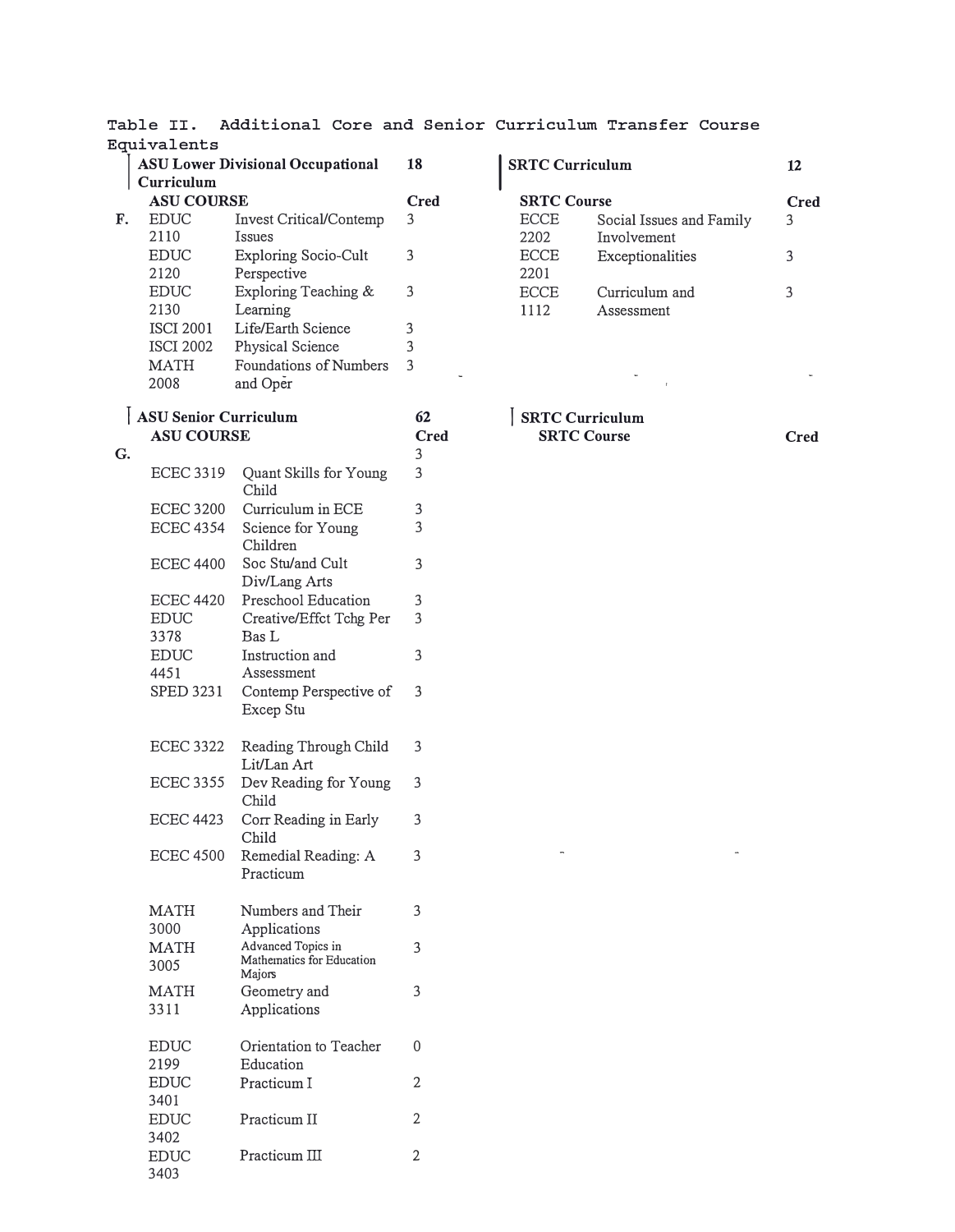| $\left[\begin{array}{cc} \text{ECEC } 4460 & \text{Stu Teaching in ECE} \\ \text{edTPA} & \end{array}\right]$ |  |  |
|---------------------------------------------------------------------------------------------------------------|--|--|
|                                                                                                               |  |  |

| <b>Table IV: Approved Electives for Articulation</b> |             |                                 |             |  |  |  |  |
|------------------------------------------------------|-------------|---------------------------------|-------------|--|--|--|--|
| <b>ASU Approved Elective</b>                         | <b>Cred</b> | <b>SRTC Approved Equivalent</b> | <b>Cred</b> |  |  |  |  |
| <b>Approved Communication Skills</b>                 | I.          |                                 |             |  |  |  |  |
| Approved Quantitative Skills*                        | Ш.          |                                 |             |  |  |  |  |
| Approved Humanities/Fine Arts<br>Electives**         | IV.         |                                 |             |  |  |  |  |
| Approved Intro Science<br>Course/Lab***              | Ш.          |                                 |             |  |  |  |  |
| Approved History Electives****                       | П.          |                                 |             |  |  |  |  |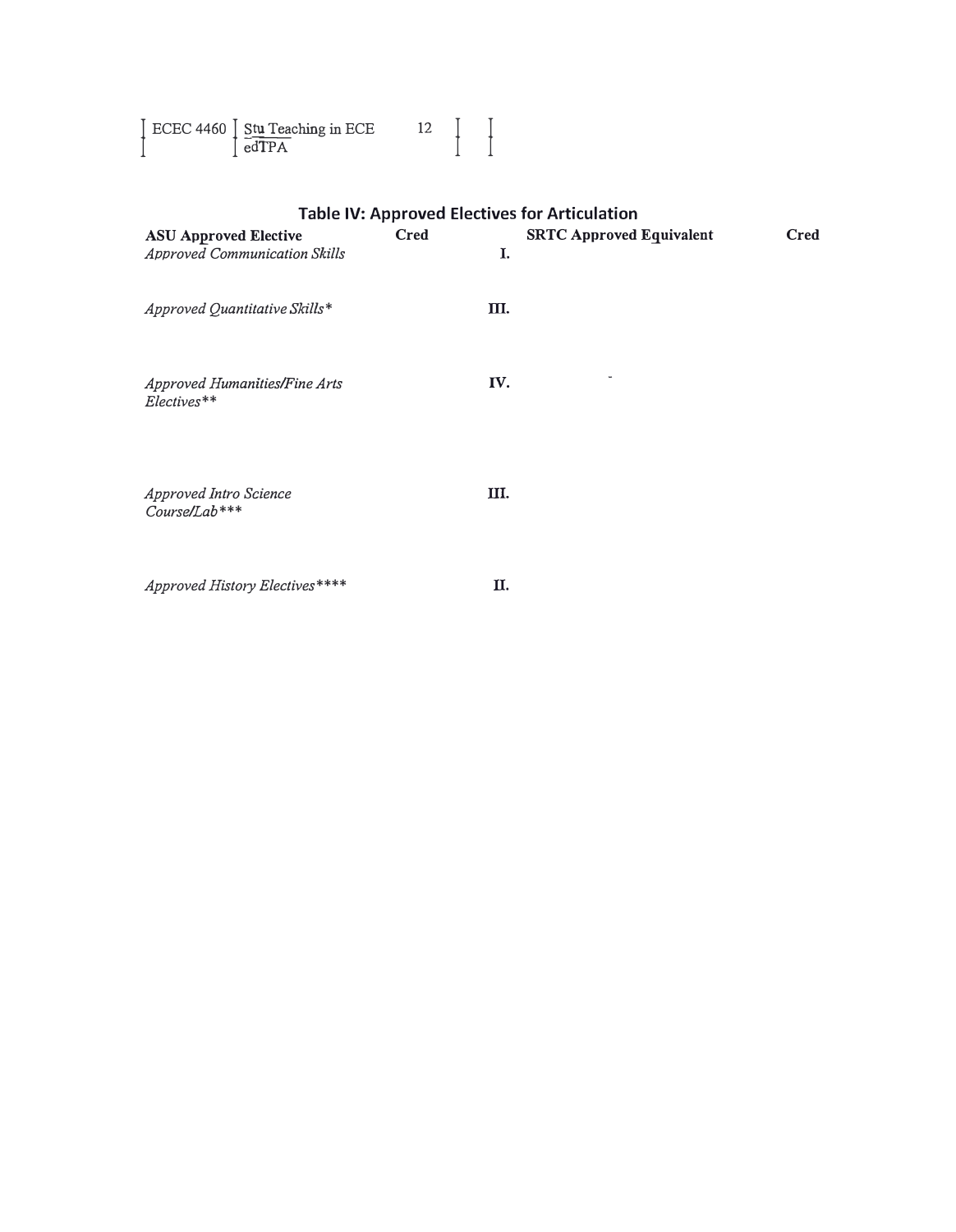## **CURRICULUM CREDITS**

Ŷ.

| 1. | <b>GENERAL EDUCATION COURSES</b>                                            |                                                                                                      |                |  |  |
|----|-----------------------------------------------------------------------------|------------------------------------------------------------------------------------------------------|----------------|--|--|
|    | Area I: Language Arts/Communication (3 Hours)<br><b>Required Course(s):</b> |                                                                                                      |                |  |  |
|    | <b>ENGL 1101</b>                                                            | <b>Composition and Rhetoric</b>                                                                      |                |  |  |
|    | <b>Required Course(s):</b>                                                  | Area II: Social/Behavioral Sciences (3 Hours)                                                        | з              |  |  |
|    | PSYC 1101                                                                   | <b>Introductory Psychology</b>                                                                       |                |  |  |
|    | Required Course(s):                                                         | Area III: Natural Sciences/Mathematics (3 Hours)                                                     | з              |  |  |
|    | <b>MATH 1111</b>                                                            | College Algebra                                                                                      |                |  |  |
|    |                                                                             | Area IV: Humanities/Fine Arts (3 Hours)                                                              | з              |  |  |
|    |                                                                             | and two additional courses from Area I, II, III, or IV (6<br>hours) (as approved by program advisor) | 6              |  |  |
|    |                                                                             | *General Education courses and electives for the Associate level<br>can be found on p. 73.           |                |  |  |
| 2. | <b>INSTITUTIONAL CREDIT</b>                                                 |                                                                                                      | з              |  |  |
|    | <b>COLL 1500</b>                                                            | <b>Student Success</b>                                                                               | 3              |  |  |
| з. | <b>OCCUPATIONAL COURSES</b>                                                 |                                                                                                      | S <sub>4</sub> |  |  |
|    | <b>ECCE 1101</b>                                                            | Introduction to Early Childhood Care<br>and Education                                                | 3              |  |  |
|    | <b>ECCE 1103</b>                                                            | Child Growth and Development                                                                         | 3              |  |  |
|    | <b>ECCE 1105</b>                                                            | Health, Safety and Nutrition                                                                         | 3              |  |  |
|    | <b>ECCE 1112</b>                                                            | <b>Curriculum and Assessment</b>                                                                     | 3<br>3         |  |  |
|    | <b>ECCE 1113</b><br><b>ECCE 1121</b>                                        | <b>Creative Activities for Children</b><br>Early Childhood Care and Education<br>Practicum           | 3              |  |  |
|    | <b>ECCE 2115</b>                                                            | Language and Literacy                                                                                | 3              |  |  |
|    | <b>ECCE 2116</b>                                                            | Math and Science                                                                                     | 3              |  |  |
|    | <b>ECCE 2201</b>                                                            | Exceptionalities                                                                                     | 3              |  |  |
|    | <b>ECCE 2202</b>                                                            | Social Issues and Family Involvement                                                                 | 3              |  |  |
|    | <b>ECCE 2203</b>                                                            | <b>Guidance and Classroom</b><br>Management                                                          | 3              |  |  |
|    | <b>ECCE 2240</b>                                                            | Early Childhood Care and Education<br>Internship                                                     | 12             |  |  |
|    | <b>COMP 1000</b>                                                            | <b>Introduction to Computers</b>                                                                     | 3              |  |  |
|    |                                                                             | and at least one of the following specializations (6 hours)                                          |                |  |  |
|    | <b>Paraprofessional Specialization</b>                                      |                                                                                                      | 6              |  |  |
|    | <b>ECCE 2310</b>                                                            | Paraprofessional Methods and<br><b>Materials</b>                                                     | З              |  |  |
|    | <b>ECCE 2312</b>                                                            | Paraprofessional Roles and Practices                                                                 | 3              |  |  |
|    |                                                                             | <b>Program Administration Specialization</b>                                                         | 6              |  |  |
|    | <b>ECCE 2320</b>                                                            | Program Administration and Facility<br>Management                                                    | 3              |  |  |
|    |                                                                             |                                                                                                      | 3              |  |  |
|    | <b>ECCE 2322</b>                                                            | Personnel Management                                                                                 |                |  |  |

Students are required to complete an entry level occupational work ethics course while enrolled in courses marked with a 0. Students are required to complete a capstone occupational work ethics course while enrolled in courses marked with a 0.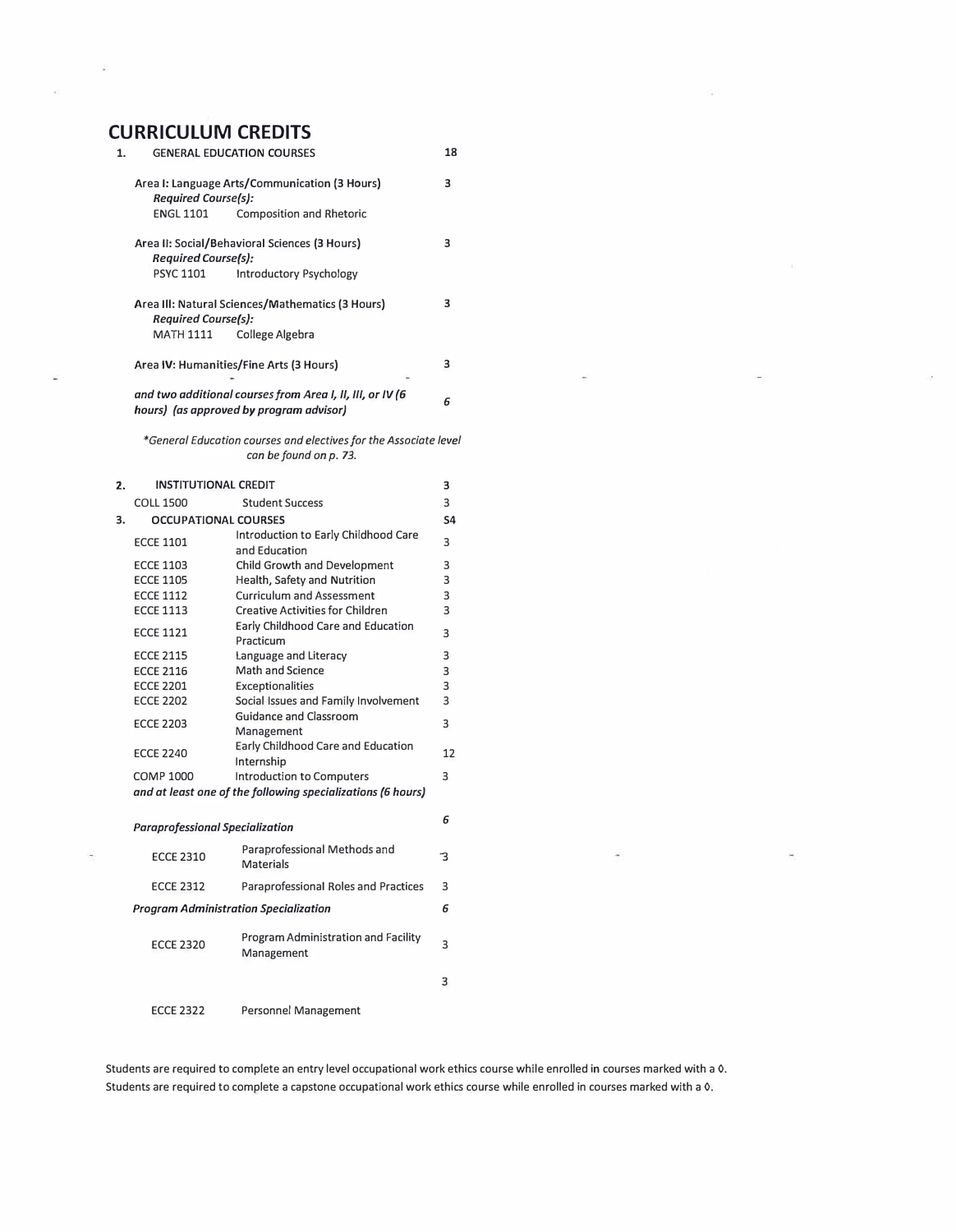## **EARLY CHILDHOOD CARE AND EDUCATION**

#### **Associate of Applied Science Degree**

**Program Description:** The Early Childhood Care and Education associate of applied science degree program is a sequence of courses designed to prepare students for a variety of careers in the field of early childhood education. The program emphasizes a combination of early childhood care and education theory and practical application as well as general core competencies necessary for successful employment. Graduates have qualifications to be employed in early care and education settings including child care centers, Head Start, Georgia Pre-K programs, and elementary school paraprofessional positions.

#### **Student Learning Outcomes:**

- Students will create a Developmentally Appropriate Thematic Unit.
- Students will create an Exceptionalities Resource File.
- Students will create a Behavior and Management Resource File.
- Students will teach using Developmentally Appropriate Practices (OAP).

**Program Offered at the Following Sites:** Cairo, Moultrie-Veterans Parkway, Thomasville, and Tifton

**Length of Program:** Six (6) Semesters

**Entrance Date:** Beginning of each Semester

**Entrance Requirements:** Refer to Admissions criteria.

**Age:** Applicant must be 16 years of age or older.

**Education:** An applicant must be a high school graduate or the equivalent (GED). College transcripts will be evaluated on an individual basis.

**Advisor:** A program advisor should be consulted prior to enrolling in any course. An advisor will be assigned by admissions.

**Note:** Students with a Child Development Associate (CDA) credential, current CPR certification, current First Aid certification, and a letter from their employer stating that they are currently employed in the childcare industry will be exempted from ECCE 1101, ECCE 1103, and ECCE 1105.

**Criminal Background Check:** In accordance with HB 401, effective May 1, 2015, all ECCE students will be required to complete a Criminal History Records Check and receive a satisfactory determination from the Georgia Department of Early Care and Learning in order to be placed in a child care learning center, group day-care home, or family daycare home. An unsatisfactory determination can affect completion of the ECCE program as the student would not be able to be placed for Practicum and/or Internship.

**Program Final Exit Point:** Early Childhood Care and Education, Associate of Applied Science.

**Credits Required for Graduation:** 75 minimum semester hour credits required for graduation.